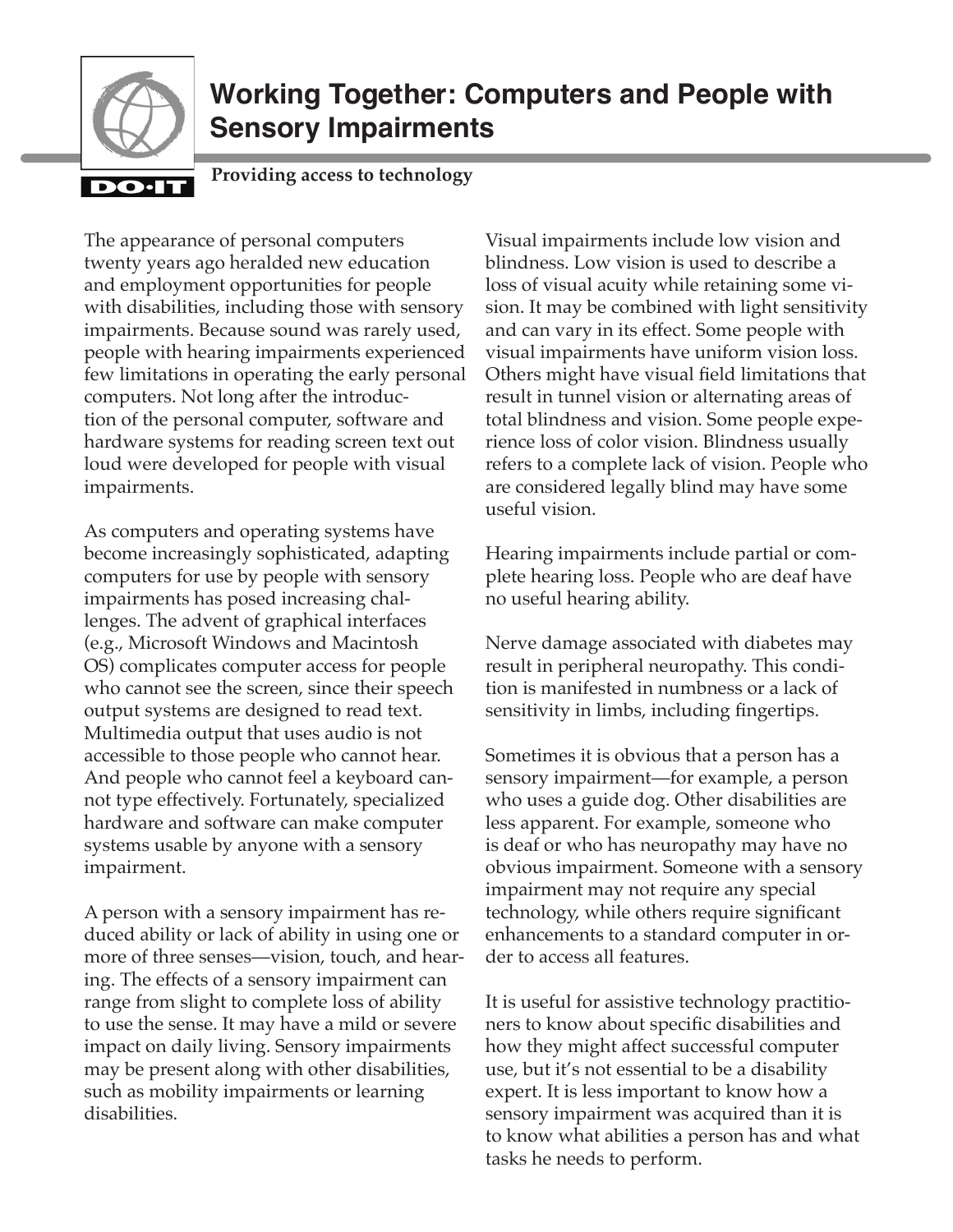While the use of assistive technology does not remove a sensory impairment, it can remediate its effects so that a person is able to use a computer with full or nearly full functionality. With appropriate computing tools and welldefined strategies for their use, the person with a sensory impairment is able to demonstrate and apply her knowledge.

The person with a sensory impairment should play a key role in determining her goals and needs in selecting her assistive technology. Once basic tools and strategies are initially selected, they can be test driven, discarded, adapted, or refined. The end user should ultimately determine what works best. The appropriateness of specific assistive technology for a person with a sensory limitation is usually easy to determine after a brief trial period.

Following are descriptions of some computing tools that have been used effectively by individuals with sensory impairments. This list is not exhaustive; people with sensory impairments and the assistive technology practitioners should consider other approaches as well. New hardware and software is constantly under development and promises to continually improve access options.

#### **Visual Impairments**

The most common accommodation for a computer user with a visual impairment is to enlarge the display of a monitor. This accommodation is accomplished using screen enlargement software. Various screen enlargement packages offer a variety of features. The most popular features enlarge the display from two to sixteen times the normal view and invert screen colors for those who are sensitive to the usual display of white text on a black background. Some enlargers also incorporate speech output to reduce the strain associated with reading large blocks of text.

Commonly used screen enlargement software includes ZoomText Xtra (AI Squared) and MAGic (Freedom Scientific). Freeware and shareware products are also available via the Screen Magnifiers homepage listed in the resources section of this handout.

Screen enlargement technology combined with a scanner can be used to magnify printed text. Once a page is scanned using a standard desktop scanner, the results are displayed in large print on the computer screen. Dedicated devices such as closed circuit TVs (CCTVs), also called video magnifiers, magnify printed materials, photographs, and other objects.

People who are blind access computer output with speech or Braille output systems. Speech output is the most popular form of access. A variety of products have been created for working with the Microsoft Windows operating system. Most people who are blind use a standard keyboard as an input device, since using a mouse pointer requires accurate eyehand coordination. Screen reader software uses pre-defined key combinations for review and navigation of the computer screen and is usually compatible with most standard software, including word processing, web browsing, and email. Examples include, but are not limited to, HAL and SuperNova (Dolphin Access Systems), JAWS (Freedom Scientific), and Window-Eyes (GW Micro). People who are blind using Apple's OSX are limited to VoiceOver.

Refreshable Braille displays are devices that echo information from the screen to a panel with Braille cells. Within the cells are pins that move up or down based on the text transmitted. Braille displays can provide very effective accommodations for users who require precise navigation and editing, such as when creating computer program code that isn't pronounced well with speech. Displays such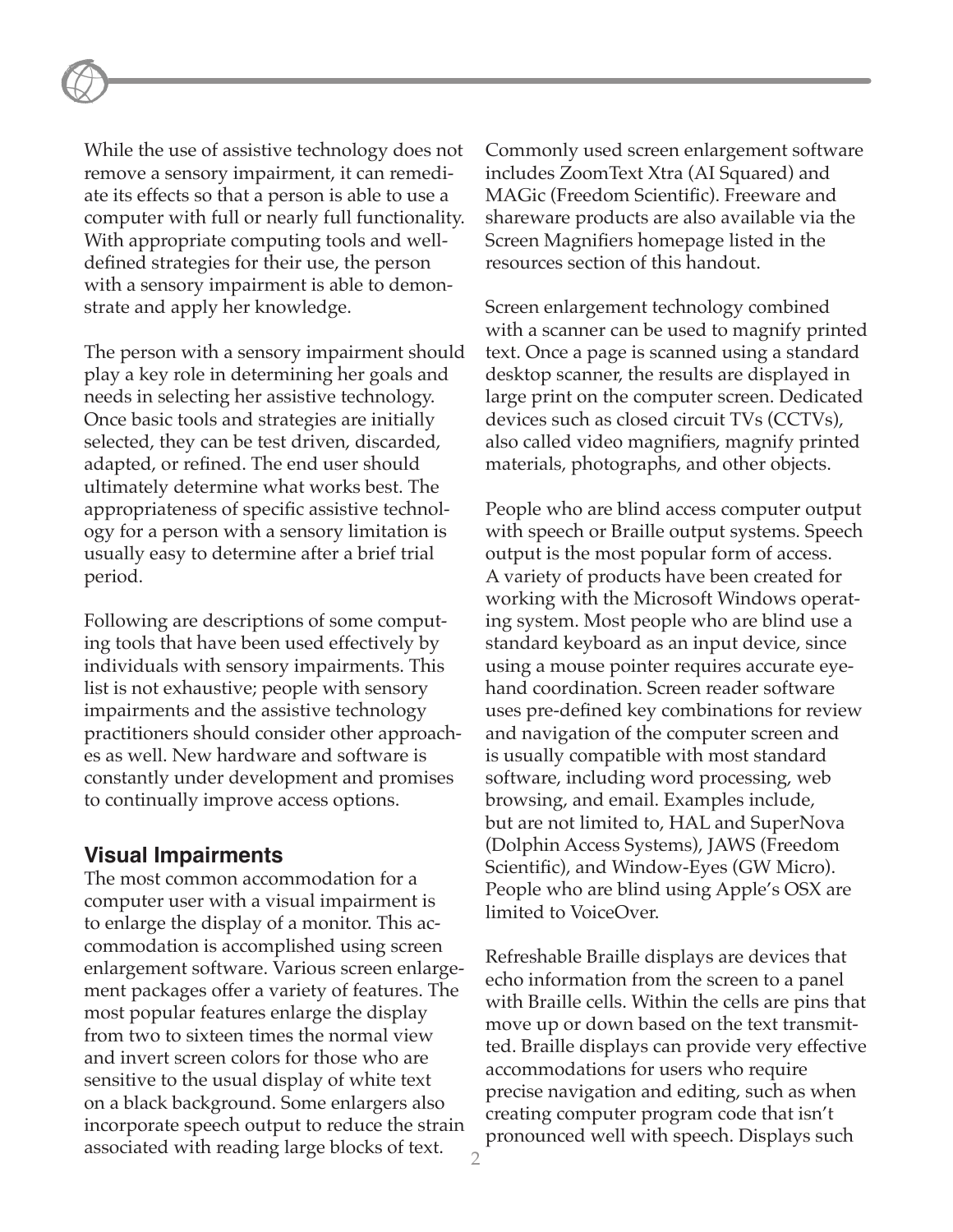as the BRAILLEX (Papenmeier) and Seika (Nippon Telesoft) also provide navigation and orientation information to the computer user who is blind.

For novice screen reader users who need access to the World Wide Web, consider dedicated web browsing software that incorporates speech or large print. These browsers ease the process of navigating complicated websites, and simplify web searching as well as reading of websites. Home Page Reader (IBM) and Connect Outloud (Freedom Scientific) are two of the many examples of this kind of software.

#### **Hearing Impairments**

There are few adaptations available (or necessary) for people with hearing impairments in using standard computer productivity software. Sound is used little in mainstream applications such as word processing or email and, when it is used, there is often a visual alternative. Built-in operating system features found in the control panels of Windows software and the Macintosh computer provide visual displays for system-generated beeps.

The increasing use of streaming multimedia is a concern for those who cannot hear. Content developers rarely include captioning in video presentations, nor do they transcribe the audio into text. Resources from the National Center for Accessible Media (NCAM) and Microsoft are available for content developers to add captioning to streaming video.

## **Limited Sensitivity**

Loss of sensitivity in hands or fingers due to peripheral neuropathy or other causes can make it difficult or impossible to use a standard keyboard and mouse. People with this type of sensory impairment can benefit from the use of speech input software such

as Dragon NaturallySpeaking (Nuance) or Voice Xpress (ScanSoft) to control a computer and enter text. Because neuropathy may be accompanied with vision loss, use of speech output may also be required. JawBone (Next Generation Technology) is middleware—software that serves as a go-between for two other programs, that allows JAWS screen reading software to work with Dragon NaturallySpeaking.

### **Video**

A ten-minute video, *Working Together: Computers and People with Sensory Impairments*, demonstrates key points summarized in this handout. It may be purchased from DO-IT. It can also be freely viewed online at *[www.](http://www.washington.edu/doit/Video/wt_sensory.html) [uw.edu/doit/Video/wt\\_sensory.html](http://www.washington.edu/doit/Video/wt_sensory.html)*, or purchased in DVD format*.* Permission is granted to reproduce DO-IT videos for educational, non-commercial purposes as long as the source is acknowledged.

## **Additional Resources**

For more information about assistive technology for individuals with sensory impairments, consider the following websites:

- Ai Squared: *[www.aisquared.com](http://www.aisquared.com)*
- Dolphin Access Systems: *[www.yourdolphin.com](http://www.yourdolphin.com/)*
- Freedom Scientific: *[www.freedomscientific.com](http://www.freedomscientific.com/)*
- GW Micro: *[www.gwmicro.com](http://www.gwmicro.com/)*
- IBM: *[www-03.ibm.com/able](http://www-03.ibm.com/able)*
- Microsoft: *[www.microsoft.com](http://www.microsoft.com)*
- National Center for Accessible Media (NCAM): *[ncam.wgbh.org](http://ncam.wgbh.org)*
- The Neuropathy Association: *[www.neuropathy.org](http://www.neuropathy.org/)*
- Next Generation Technologies: *[www.ngtvoice.com](http://www.ngtvoice.com/)*
- Nippon Telesoft: *[www.nippontelesoft.com/english.html](http://www.nippontelesoft.com/english.html)*